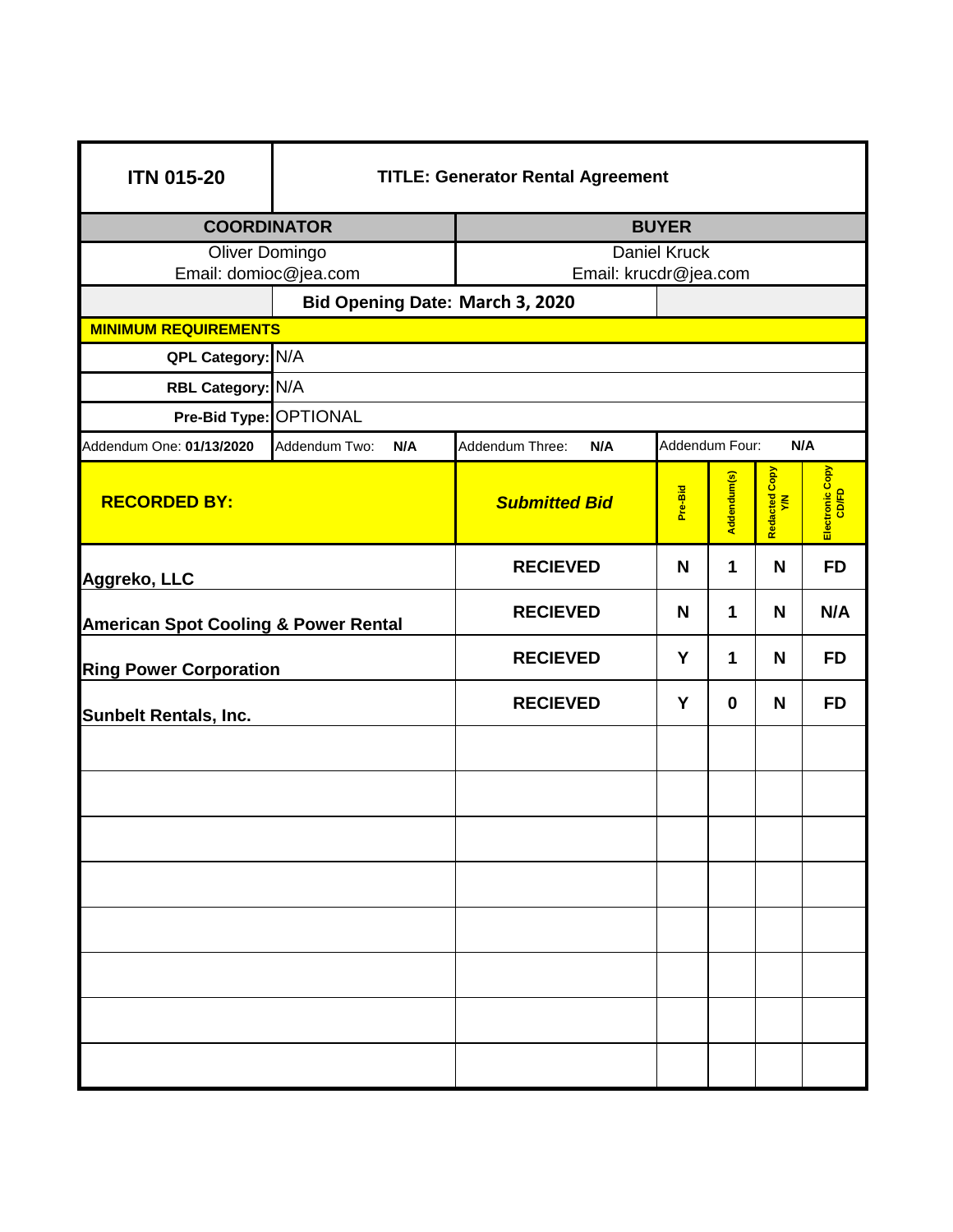| <b>TABULATION FORM</b>                                                                                                  |                                    |                                                        |                                        |                           |  |  |  |
|-------------------------------------------------------------------------------------------------------------------------|------------------------------------|--------------------------------------------------------|----------------------------------------|---------------------------|--|--|--|
| Type and Number: ITN 018-20                                                                                             |                                    | <b>TITLE: JEA Tire Maintenance and Repair Services</b> |                                        |                           |  |  |  |
| 2/25/2020                                                                                                               | RBL/OPL Cat: N/A                   | ADV: 1/31/2020                                         | SAFETY: N/A<br>JSEB: N/A               |                           |  |  |  |
| Pre-Meeting Date: 2/10/2020                                                                                             | Pre-Meeting Mandatory or Optional: | Category Manager: Kenny Pearson                        |                                        |                           |  |  |  |
| Pre-Meeting Time: 1:00PM                                                                                                | Optional w/Call In                 | <b>Buyer: Colin Roddy</b>                              |                                        |                           |  |  |  |
| Location: JEA Commonwealth Service Center (CWSC), Main Conference Room<br>116 6674 Commonwealth, Jacksonville, FL 32254 |                                    | Coordinator: N/A                                       |                                        |                           |  |  |  |
| Teleconference: 1-866-907-1051; Passcode: 896712                                                                        |                                    | NTP:                                                   | <b>Award Date:</b>                     |                           |  |  |  |
| Adden 1: 2/11/2020                                                                                                      | Adden 2: 02/21/2020                | Adden 3:                                               | Adden 4:                               | Adden 5:                  |  |  |  |
| Adden 6:                                                                                                                | Adden 7:                           | Adden 8:                                               | Adden 9:                               | Adden 10:                 |  |  |  |
| <b>COMPANY NAME</b>                                                                                                     | <b>SUBMITTED BID</b>               | <b>PRE-MEETING</b><br><b>ATTENDANCE</b>                | <b>ADDENDUM</b><br><b>ACKNOWLEDGED</b> | <b>ELECTRONIC VERSION</b> |  |  |  |
| <b>Boulevard Tire</b>                                                                                                   | <b>RECEIVED</b>                    | Y                                                      | $\overline{2}$                         | <b>FD</b>                 |  |  |  |
| <b>Callaghan Tire</b>                                                                                                   | <b>RECEIVED</b>                    | Y                                                      | 1                                      | <b>FD</b>                 |  |  |  |
| Davis Tire Center, Inc.                                                                                                 | <b>RECEIVED</b>                    | Y                                                      | 0                                      | <b>FD</b>                 |  |  |  |
|                                                                                                                         |                                    |                                                        |                                        |                           |  |  |  |
|                                                                                                                         |                                    |                                                        |                                        |                           |  |  |  |
|                                                                                                                         |                                    |                                                        |                                        |                           |  |  |  |
|                                                                                                                         |                                    |                                                        |                                        |                           |  |  |  |
|                                                                                                                         |                                    |                                                        |                                        |                           |  |  |  |